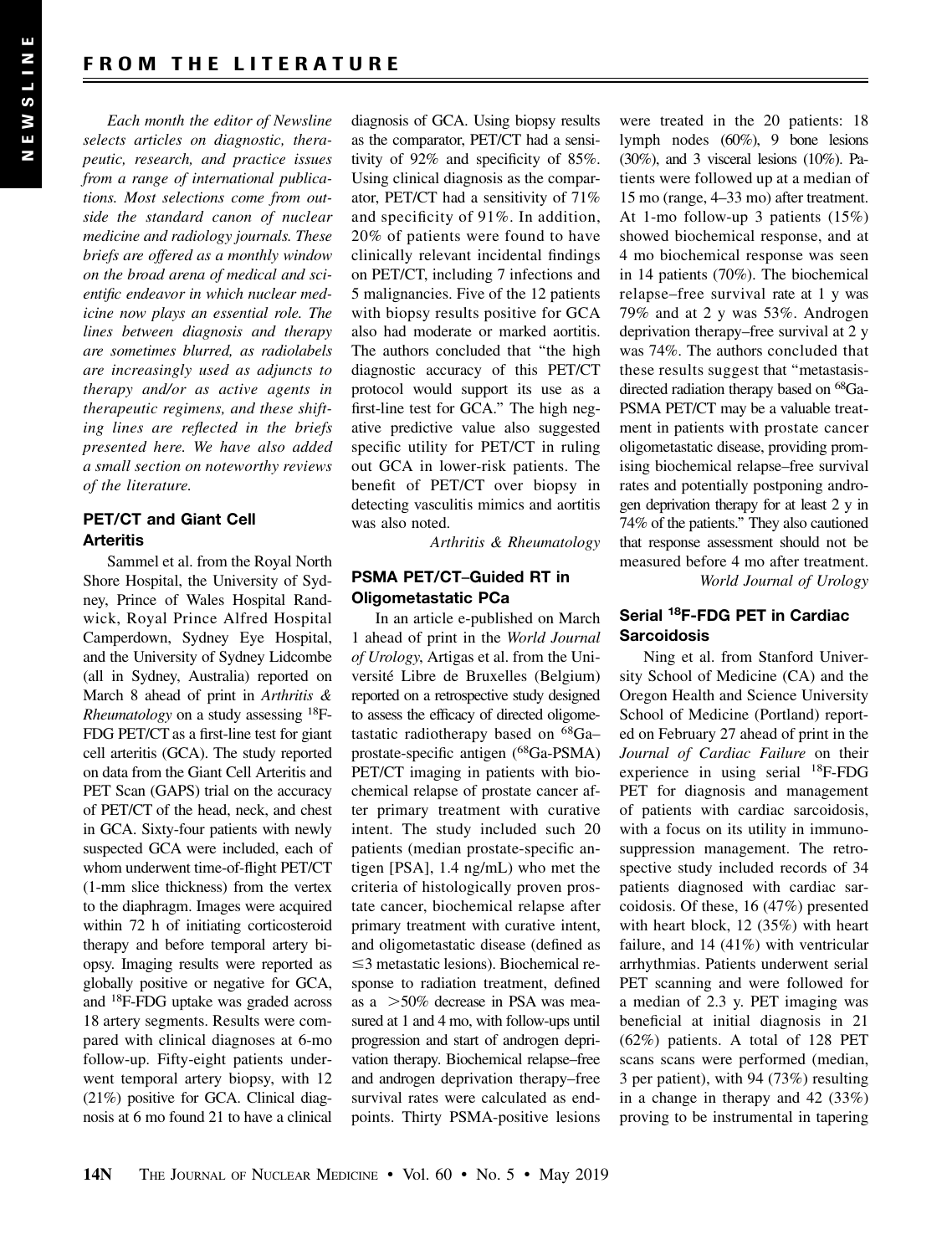prednisone dosages. Of those patients on prednisone, the mean dose at 1 y was 9.5 mg/d. Over the follow-up period, 48% of patients were successfully weaned off prednisone and 20% were weaned to a maintenance dosage of 5–10 mg/d. Transplant-free survival over the course of the analysis was 88%. The authors concluded that the ''use of serial cardiac FDG PET for the diagnosis and management of cardiac sarcoidosis was critical for guiding immunosuppression management and resulted in low chronic steroid doses and good disease control within 1 y of diagnosis.''

Journal of Cardiac Failure

# Age and Tau PET Uptake in Atypical AD

In an article e-published on March 7 ahead of print in Alzheimer's & Dementia, Whitwell et al. from the Mayo Clinic (Rochester, MN) reported on a study calculating regional tau and b-amyloid PET SUV ratios and gray matter volumes in a group of 42 individuals with atypical Alzheimer disease (AD). Using a Bayesian hierarchical linear model, age was found to be strongly associated with tau uptake across all cortical regions, particularly in the parietal lobe, with greater uptake in younger participants. Younger age was also associated with smaller parietal and lateral temporal volumes, but regional b-amyloid accumulation did not differ significantly with age. Age was found to have a stronger association with tau than with volume or  $\beta$ -amyloid in all cortical regions. In this study, age was not associated with cognitive performance. The authors concluded that ''age is an important determinant of severity of cortical tau uptake in atypical AD, with young participants more likely to show widespread and severe cortical tau uptake.''

Alzheimer's & Dementia

## PiB vs Florbetapir in Cross-Sectional and Longitudinal **Studies**

Su, from the Banner Alzheimer's Institute (Phoenix, AZ) and a consortium of authors from the United States, Canada, Australia, France, the United Kingdom, and Switzerland reported on February 22 ahead of print in Alzheimer's & Dementia (Amsterdam, The Netherlands) on a direct comparison of  $^{11}C$ -Pittsburgh compound B (PiB)–based and 18F-florbetapir–based amyloid imaging in participants from 2 independent cohorts of autosomal dominant and sporadic Alzheimer disease (AD) using a crossover design. All comparisons in the study were made using the Centiloid scale, which is intended to standardize PET-based amyloid burden measurements to facilitate comparison of results from different research groups. The resulting mean and interindividual variabilities of the 2 tracers were compared using multivariate linear models both cross-sectionally and longitudinally. Although global amyloid burden measured using the 2 tracers was strongly correlated in the cohorts, higher variability was seen with florbetapir. Amyloid burden as measured with both tracers was found to be correlated with clinical and psychometric measurements. In addition, the authors also compared the 2 tracers using longitudinal data acquired on 2 similar but separate cohorts of sporadic AD spectrum participants (i.e., with elevated amyloid load). No significant difference was detected in the average annualized rate of change as measured by the 2 tracers. The authors concluded that ''although the amyloid burden measurements were quite similar using these 2 tracers as expected, difference was observable even after conversion into the Centiloid scale'' and that ''further investigation is warranted to identify optimal strategies to harmonize amyloid imaging data acquired using different tracers.''

> Alzheimer's & Dementia (Amsterdam, The Netherlands)

## 18F-FES PET/CT and ER Status in Breast Cancer

In an article e-published on March 4 ahead of print in Lancet Oncology, Chae et al. from the University of Ulsan College of Medicine (Seoul and Gangneung, South Korea) reported on the diagnostic accuracy and safety of  $16\alpha$ -<sup>18</sup>Ffluoro-17<sub>B</sub>-estradiol (<sup>18</sup>F-FES) PET/CT in estrogen receptor (ER) status assessment in patients with recurrent or metastatic breast cancer. The prospective study included 93 patients with first recurrence or metastatic disease (55% ER-positive and 45% ER-negative) at presentation, who were  $\geq$ 19 y old, and had an Eastern Cooperative Oncology Group performance status of 0–2. Imaging results were compared with ER expression on immunohistochemical assay. Ninety patients underwent wholebody 18F-FES PET/CT imaging, and 18F-FES uptake above background intensity was interpreted as positive. Efficacy was assessed in all patients in whom histology confirmed recurrent or metastatic breast cancer with available PET/CT (total, 85; intention-to-diagnose analysis). Correlation between 18F-FES PET/CT findings and ER status by immunohistochemistry assay was 76.6%. Negative status agreement was 100%. Patients who were ER positive with positive 18F-FES PET/CT results (23 of 30 patients) were found to have significantly higher progesterone receptor expression than those who were ER positive but with negative 18F-FES PET/CT results (0 of 11 patients). Ten percent of patients experienced procedural pain, but no adverse events related to the 18F-FES were noted except injection site pain in a single patient. The authors concluded that ''the high negative percent agreement between 18F-FES PET/CT and ER status by immunohistochemical assay in this cohort suggests that positive 18F-FES uptake by recurrent or metastatic ERpositive breast cancer lesions could be an alternative to ER assays in this setting.'' They added that staging assessment should include 18F-FES PET/CT when retesting ER status is not feasible. Lancet Oncology

# PET/CT and Articular Involvement in Polymyalgia Rheumatica

Kaneko et al. from the Fukuoka Memorial PET Imaging and Medical Checkup Center, the National Hospital Organization Kyushu Medical Center, and Fukuoka Memorial Hospital (all in Fukuoka, Japan) reported on March 7 ahead of print in Modern Rheumatology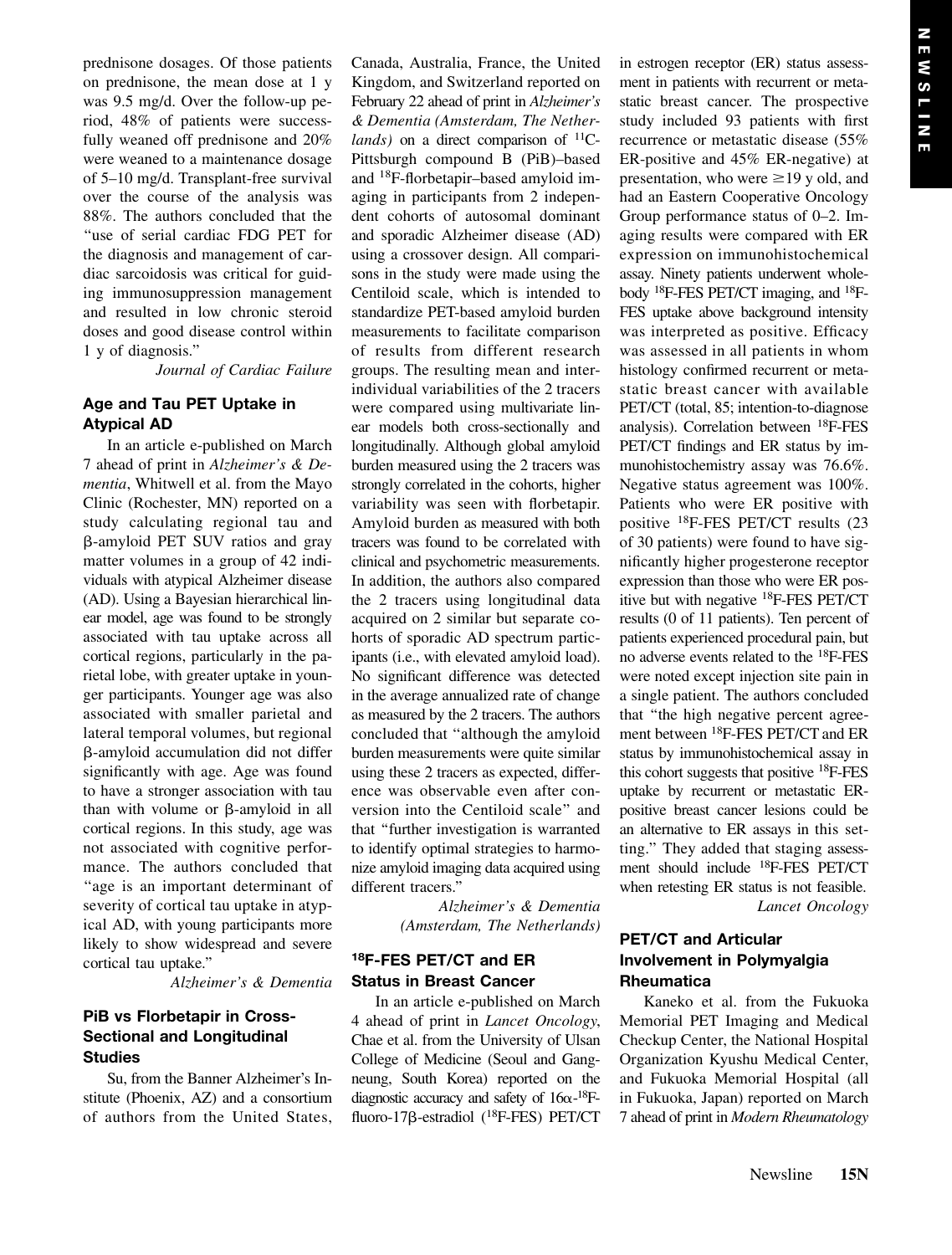on a study designed to use 18F-FDG PET/ CT to clarify differences in incidences of articular and extraarticular involvement in patients with polymyalgia rheumatica. The retrospective study included data from 20 such patients in whom frequency, degree, and patterns (diffuse or nondiffuse) of abnormal tracer accumulation in the proximal and distal articular structures and extraarticular synovial structures were assessed. Regional analyses were also performed for the large joints (shoulder, hip, and knee). Incidences of positive 18F-FDG accumulation were significantly higher in proximal articular structures (96.7%) and extraarticular synovial structures (91.4%) than in distal articular structures (31.8%). Regional incidence in the knees was found to be quite high (96.2%). Proximal articular structures and extraarticular synovial structures both had significantly higher visual scores than did distal articular structures. Regional incidences showed different accumulation patterns in each joint area, with strong 18F-FDG accumulation in the medial-to-subscapular part of shoulder joints, the lateral part of hip joints, and the medial part of knee joints.

Modern Rheumatology

# Diabetic and Nondiabetic Pancreatic Uptake on 18F-FDG PET/CT

In an article published on March 19 in PloS One (2019;14[3]:e0213202) Bakker et al. from the Amsterdam University Medical Centers (The Netherlands), the University of British Columbia (Vancouver, Canada), and the University of Gothenburg (Sweden) reported on a retrospective cross-sectional 18F-FDG PET/CT study assessing pancreatic uptake in patients with type 2 diabetes and controls. The study included 20 patients with type 2 diabetes and 65 controls, each of whom had undergone a diagnostic 18F-FDG PET/CT scan with available SUVs for pancreas and muscle. Pancreatic SUVs were adjusted for background uptake in muscle and for fasting blood glucose concentrations. After these adjustments, maximum pancreatic SUVs and SUV<sub>glucose</sub> were significantly higher in diabetic patients than controls. After linear regression adjustment for age and body mass index, diabetes remained the main predictor of SUV<sub>max</sub> and SUV<sub>glucose</sub>. The authors concluded that these results suggest that "<sup>18</sup>F-FDG PET/CT might be a viable tool for in vivo visualization of pancreatic inflammation in diabetes, which could offer ''a promising novel way to gain more insight in the processes underlying  $\beta$  cell dysfunction in type 2 diabetes in prospective and intervention studies.''

PloS One

# 18F-FDG–Labeled Peptides for Apoptosis Imaging

Khoshbakht et al. from the Shahid Behesti University of Medical Sciences and the Tehran University of Medical Sciences (both in Tehran, Iran) reported on March 5 in Cancer Biotherapy and Radiopharmaceuticals on the design, synthesis, radiolabeling, and evaluation of 3 18F-FDG–labeled targeting peptide analogs of Leu-Ile-Lys-Lys-Pro-Phe (LIKKP) for early apoptosis imaging. The authors detailed in vitro evaluation of biologic properties, finding that the 18F-FDG-Aoe-LIKKP-Pyr-F peptide showed highest affinity for apoptotic cells. In vivo studies with this peptide in an apoptotic mouse model showed intended localization in the liver, which was verified in biodistribution and PET/CT studies. The authors concluded that ''Aoe-LIKKP-Pyr-F peptide is an auspicious agent for molecular imaging of apoptosis.''

> Cancer Biotherapy and Radiopharmaceuticals

#### PET vs MR Imaging for Spondylodiscitis Detection

In an article published on April 1 in Spine (Phila Pa 1976) Kim et al. from Pusan National University Yangsan Hospital and the Pusan National University Hospital Busan (both in the Republic of Korea) reported on the results of a metaanalysis comparing the diagnostic accuracies of 18F-FDG PET/CT and MR imaging in detection of spondylodiscitis. The MEDLINE and EMBASE databases were searched for all studies comparing the 2 modalities in this setting, and the authors then determined sensitivities and specificities across studies, calculated positive and negative likelihood ratios, and constructed summary receiver operating characteristic curves. A total of 7 studies (212 patients) met the criteria of the analysis and yielded pooled sensitivity and specificity of 95% and 88%, respectively, for PET. PET showed an overall positive likelihood ratio of 7.6, a negative likelihood ratio of 0.05, and a pooled diagnostic odds ratio of 141. The pooled sensitivity and specificity of MR imaging were 85% and 66%, respectively. The likelihood ratio syntheses for MR imaging showed an overall positive likelihood ratio of 2.5, negative likelihood ratio of 0.22, and a pooled diagnostic odds ratio of 11. In additional analyses, no variable was identified as the source of differences between the 2 modalities. The authors concluded that their metaanalysis showed that "<sup>18</sup>F-FDG PET has better diagnostic accuracy than MR imaging for the detection of spondylodiscitis'' and noted that larger prospective multicenter studies would be necessary to verify the relative diagnostic accuracies of the 2 modalities for spondylodiscitis. Spine (Phila Pa 1976)

## PSMA-Targeted Radiotracers for PCa Biochemical **Recurrence**

Tan et al. from Loma Linda University Medical Center (CA), University of California, Riverside School of Medicine, University of California Los Angeles Molecular and Medical Pharmacology, the National Cancer Institute (Bethesda, MD), and Michigan Medicine (Ann Arbor) reported on February 25 ahead of print in the Journal of Urology on a study reporting the results of a systematic review and metaanalysis of reports of detection of biochemical recurrence after definitive therapy for prostate cancer using prostate-specific membrane antigen (PSMA)–targeted radiotracers. For the systematic review, articles were included from the PubMed and EMBASE databases from 2012 to 2018 that evaluated men with biochemical recurrence of prostate cancer after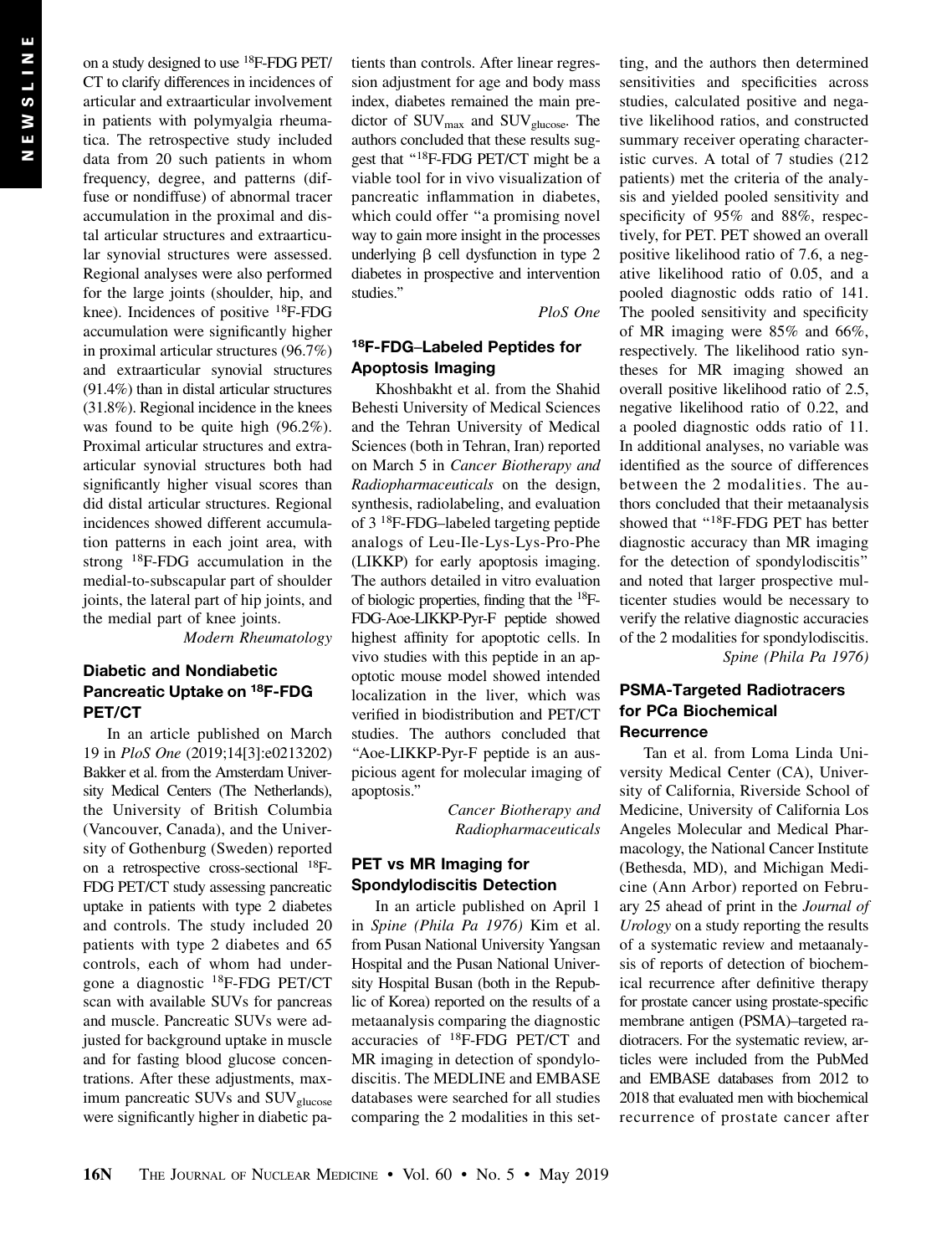definitive therapy who were without known metastatic disease and who underwent PSMA PET/CT for detection of recurrent disease. Reference standards were pathology, follow-up imaging, or prostate-specific antigent (PSA) decline after salvage treatment. Fortythree studies with a total of 5,113 patients met the criteria. The median PSA over all studies was 1.6 ng/mL, and the median age was 68 y. Fifteen studies (34.8%) were prospective, and 28 (65.2%) were retrospective. Only 3 were multiinstitutional, and the rest were reported from a single institution. Eighteen (41.8 %) of the studies were conducted in patients after radical prostatectomy, 2 (4.6%) were in patients after radiation treatment, and 23 (53.5%) were in patients after both prostatectomy and radiation. Thirty-three (76.7%) of the studies used 68Ga-PSMA-11 PET/CT. The pooled detection rate was 70.2% for the entire cohort. When stratified by PSA, pooled detection rates were 44.9% for levels <0.5 ng/mL,  $61.3%$ for levels 0.5–0.9 ng/mL, 78.2% for 1– 1.9 ng/mL, and 93.9% for  $\geq$  2 ng/mL. The authors concluded that ''PSMAtargeted radiotracers are likely effective for the detection of biochemically recurrent prostate cancer at low PSA level'' but that ''existing studies are limited by retrospective designs, limited reference standards, publication bias, and lack of interagent comparison.'' Journal of Urology

# PET and PET/MR Imaging in Alveolar Echinococcosis

In an article e-published on March 9 ahead of print in Tropical Medicine and International Health, Lötsch et al. from the Medical University of Vienna (Austria), the Centre de Recherches Médicales de Lambaréné (Gabon), the University of Tübingen (Germany), and University Medical Center Hamburg-Eppendorf (Germany) reported on initial clinical experience with comparative 18F-FDG PET/CT and PET/MR imaging in 4 patients with alveolar echinococcosis at an Austrian referral center. Hybrid PET/MR and PET/CT imaging showed comparable diagnostic accuracy for liver lesions attributable to echinococcosis multilocularis infection, with a significant discrepancy only in assessment of calcifications in a single patient. Biologic effective radiation doses were 30.4–31 mSv for PET/CT and 4.9–5.5 mSv for PET/MR. The authors concluded that because PET/MR imaging provides comparable diagnostic information to that of PET/CT for alveolar echinococcosis management, the reduction of radiation exposure with PET/MR imaging ''may be of particular importance for children and young patients not amenable for curative surgery requiring repeated long-term follow-up with dual imaging modalities." They concluded that additional studies are needed to prospectively evaluate the potential of PET/MR imaging in management of these patients.

> Tropical Medicine and International Health

## PET/CT and Disease Activity in Inflammatory Myopathies

Matuszak et al. from University Hospitals of Strasbourg/Strasbourg University (France), the ICube Joint Research Unit 7357 (Illkirch-Graffenstaden, France), and the National Center for Rare Systemic Autoimmune Diseases (Paris, France) reported on March 8 ahead of print in Rheumatology ( $Oxford$ ) on a study describing the development and validation of a simple PET/CT score for measurement of muscle disease activity in patients with inflammatory myopathies. The retrospective imaging data analysis used a total of 44 PET/CT examinations performed during cancer screening in 34 patients with inflammatory myopathies and 20 PET/CT examinations in matched controls (acquired as assessment for pulmonary nodules that were determined to be benign). Maximum SUVs  $(SUV_{max})$  were recorded bilaterally in 8 proximal muscles. Muscle SUVmax was defined as the average of the 16 muscle  $\text{SUV}_{\text{max}}$  values, normalized on the liver mean SUV. Reliability, validity, and responsiveness were also evaluated. The muscle  $\text{SUV}_{\text{max}}$ was found to be increased in patients with inflammatory myopathies. This allowed identification of patients with high and low muscle disease activity,

using the myositis intention-to-treat activity index as the gold standard. In patients who underwent subsequent disease assessments, the authors' method showed good accuracy in detecting changes in muscle disease activity, validated by excellent interrater reliability. They concluded that PET/CT is ''valuable to measure muscle disease activity and its evolution in inflammatory myopathy patients.''

Rheumatology (Oxford)

# Therapy Effect on Disease Activity Assessment in Large-Vessel Vasculitis

In an article epublished on March 15 ahead of print in the Journal of Rheumatology, Banerjee et al. from the National Institute of Arthritis and Musculoskeletal and Skin Disease (Bethesda, MD), Georgetown University (Washington, DC), the National Institutes of Health Clinical Center (Bethesda, MD), and the University of Pennsylvania (Philadelphia) reported on a study determining the effect of treatment for large-vessel vasculitis on 18F-FDG PET vascular activity in relationship to clinical and serologic-based assessments. The prospective study included 52 patients (31 with giant cell arteritis, 21 with Takayasu arteritis), who were prospectively evaluated at 6-mo intervals in an observational cohort. Treatment changes were made at least 3 mo before the follow-up visit and rated as increased, decreased, or unchanged. 18F-FDG PET, clinical, and serologic assessments were determined at each visit and compared across visits (total of 156 visits for the cohort). When treatment was increased, significant reduction in disease activity was seen on imaging, clinical examination, and inflammatory markers. When treatment was unchanged, all 3 assessments of disease activity remained relatively unchanged over 6-mo intervals. When treatment was decreased, PET activity significantly increased, but clinical and serologic activity did not show similar changes. Giant cell arteritis treated with tocilizumab and Takayasu arteritis treated with tumor necrosis factor inhibitors resulted in significant improvement in imaging and clinical assessments of